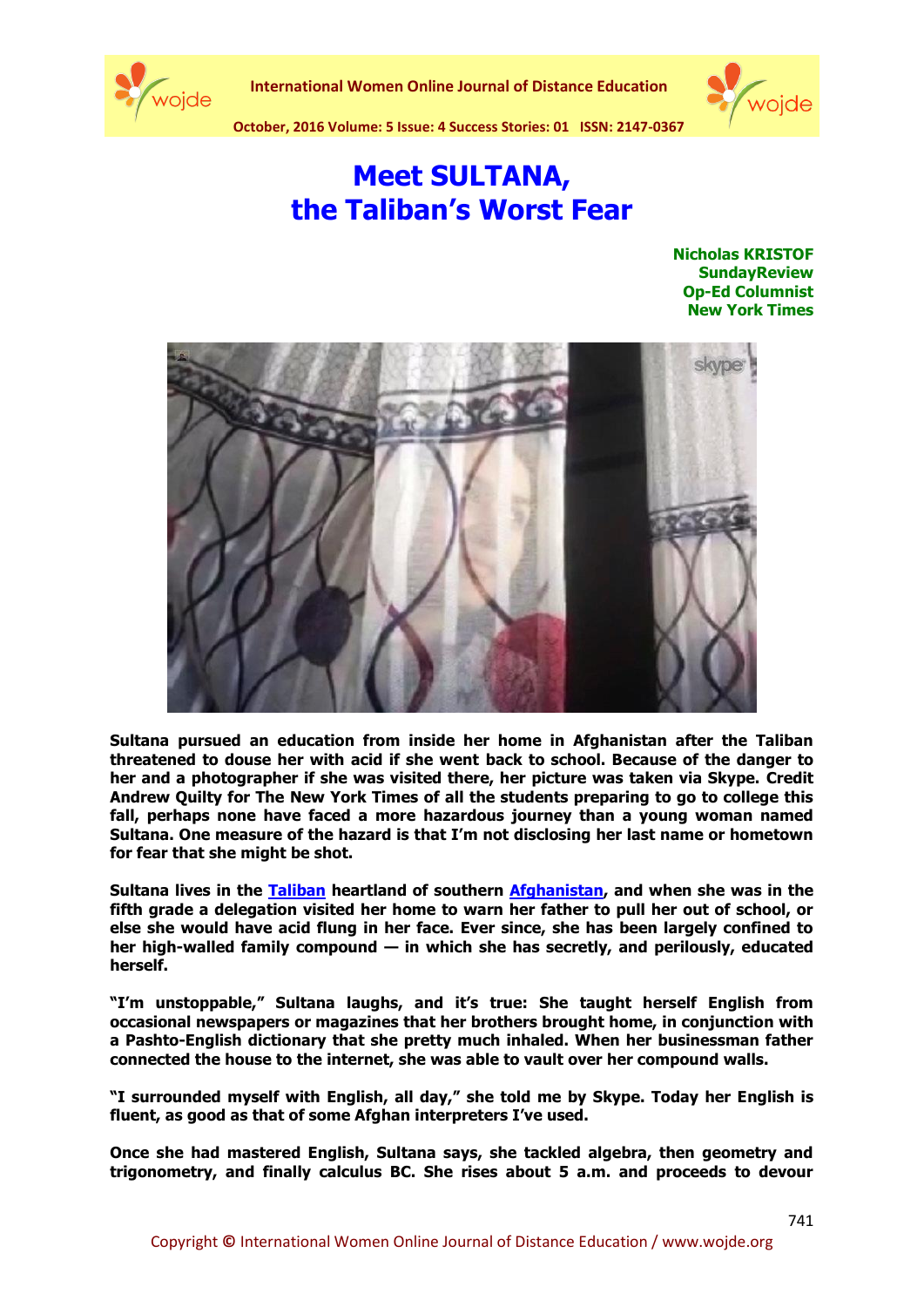

**International Women Online Journal of Distance Education**



**October, 2016 Volume: 5 Issue: 4 Success Stories: 01 ISSN: 2147-0367**

**calculus videos from Khan Academy, work out equations, and even read about string theory.**

**Sultana, now 20, says she leaves her home only about five times a year -each time, she must wear a burqa and be escorted by a close male relative- but online she has been reading books on physics and taking courses on edX and Coursera. I can't independently verify everything Sultana says, but her story generally checks out. After reading a book on astrophysics by Lawrence M. Krauss, a theoretical physicist at Arizona State University, she reached him by Skype, and he says he was blown away when this Afghan elementary school dropout began asking him penetrating questions about astrophysics.**

**"It was a surreal conversation," Krauss said. "She asked very intelligent questions about dark matter."**

**Krauss has become one of Sultana's advocates, along with Emily Roberts, an undergraduate at the University of Iowa who signed up for a language program called Conversation Exchange and connected with Sultana.**



**Sultana at her desk in a photo taken by her family.**

**By Skype, Emily and Sultana became fast friends, and soon they were chatting daily. Moved by Sultana's seemingly unattainable dream of becoming a physics professor, Emily began exploring what it would take for Sultana to study in the United States.**

**With Emily's help, Sultana has been accepted by a community college in Iowa, with a commitment by Arizona State University to take her as a transfer student a year later. Emily started [a website](http://www.letsultanalearn.com/) to raise money for Sultana's university education.**

**Sultana reminds us that the greatest untapped resource around the globe isn't gold or oil, but the female half of the population. Virginia Woolf wrote that if Shakespeare had had**